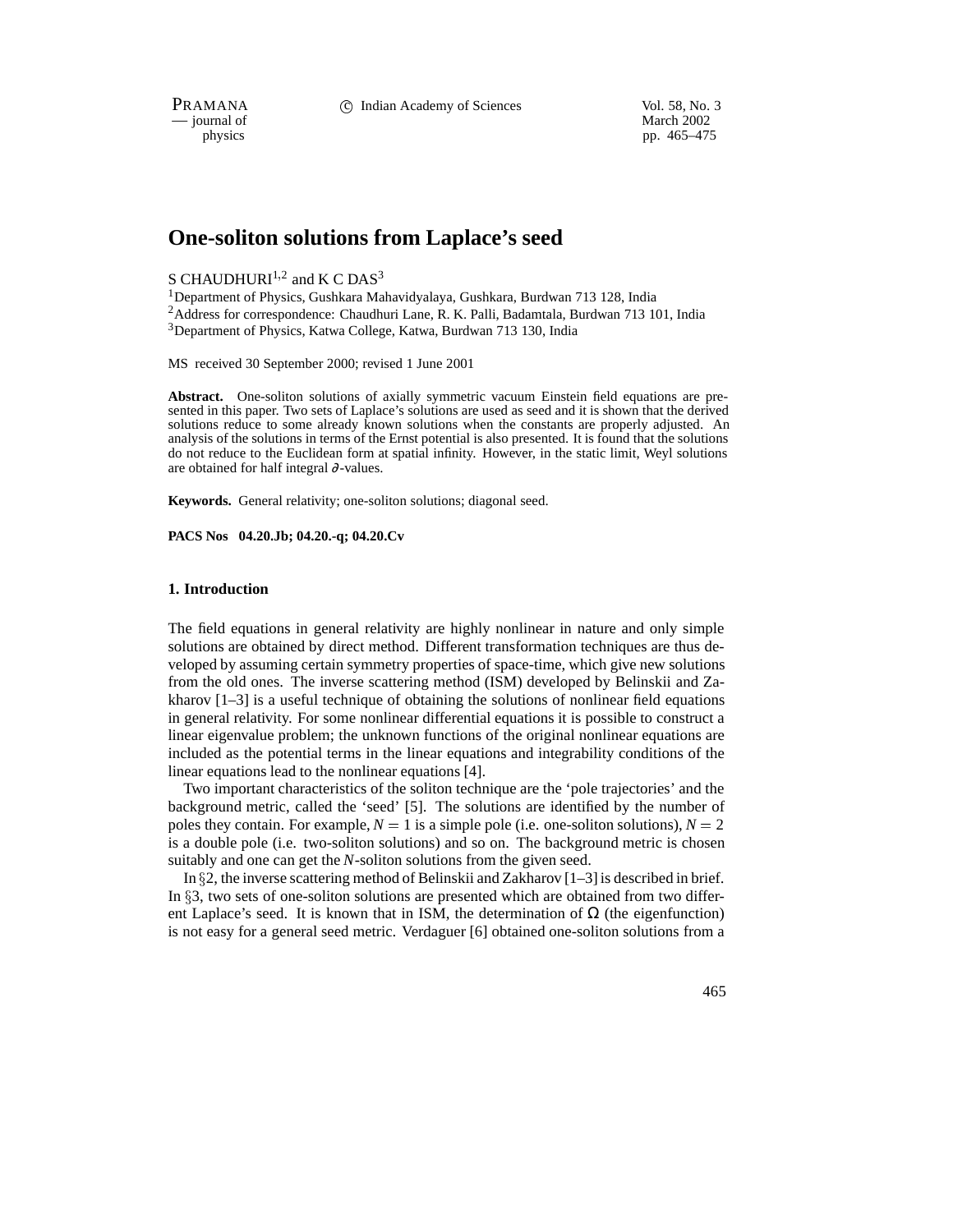#### *S Chaudhuri and K C Das*

Euclidean seed and solved for eigenfunction  $Ω$ . In this paper, we have taken two different Laplace's solutions as seed in the general static axially symmetric metric and obtained two different sets of one-soliton solutions in the Verdaguer form. It is noted that the inclusion of Laplace's solution  $\psi$  in the general seed metric is reflected just as an additive term in the Verdaguer result, obtained from Euclidean seed. Verdaguer's result is thus generalized to include a general static metric as seed. When certain restrictions are imposed on the constants, the derived solutions reduce to the one-soliton solutions of Letelier [7] and under a complex coordinate transformations these solutions correspond to the Van Stockum metric [8]. An analysis of the solutions in terms of the Ernst potential is given in  $\S 4$ . Our conclusion follows in  $\S$ 5.

#### **2. Inverse scattering method**

The general stationary axially symmetric metric can be represented by

$$
ds^{2} = g_{ab}dx^{a}dx^{b} + f(dr^{2} + dz^{2}),
$$
\n(1)

where the indices *a* and *b* take the values 1, 2 and *t*,  $\phi = x^1, x^2$ . The  $g_{ab}$  and *f* are functions of *r* and *z* only. The Einstein equations for the metric (1) is obtained, in matrix form, as [2]

$$
U_r + V_z = 0,\t\t(2)
$$

$$
[\ln(rf)]_r = (4r)^{-1} \text{Tr}(U^2 - V^2),\tag{3}
$$

$$
[\ln(rf)]_z = (2r)^{-1} \text{Tr}(UV),\tag{4}
$$

where

$$
U = r g_r g^{-1}, \quad V = r g_z g^{-1}.
$$
 (5)

The subscripts *r* and *z* denote partial differentiations.

The idea behind ISM is that if we give the data of the analytic structure we can determine the functional form of the potential which in turn gives rise to nonlinear terms of the field equations. The steps followed in the method of solutions are:

- (i) construct a linear eigenvalue equation where nonlinear terms are included in the potential function,
- (ii) solve the direct scattering problem with initial conditions,
- (iii) from a known solution of the eigenvalue, reconstruct the potential function.

The integrability condition of eqs (3), (4) is eq. (2). Therefore, once *g* is known, the other metric coefficient  $f$  can be calculated from  $(3)$ ,  $(4)$ . So the main problem is to find a solution of (2) related to an eigenvalue – eigenfunction problem for some linear differential operators. Such a system will depend on a complex parameter, say  $\lambda$ . The solutions of the matrices  $g, U$  and  $V$  will then be determined by the possible types of analytic structure of the eigenvalues in the  $\lambda$ -plane. However, there does not exist any general algorithm for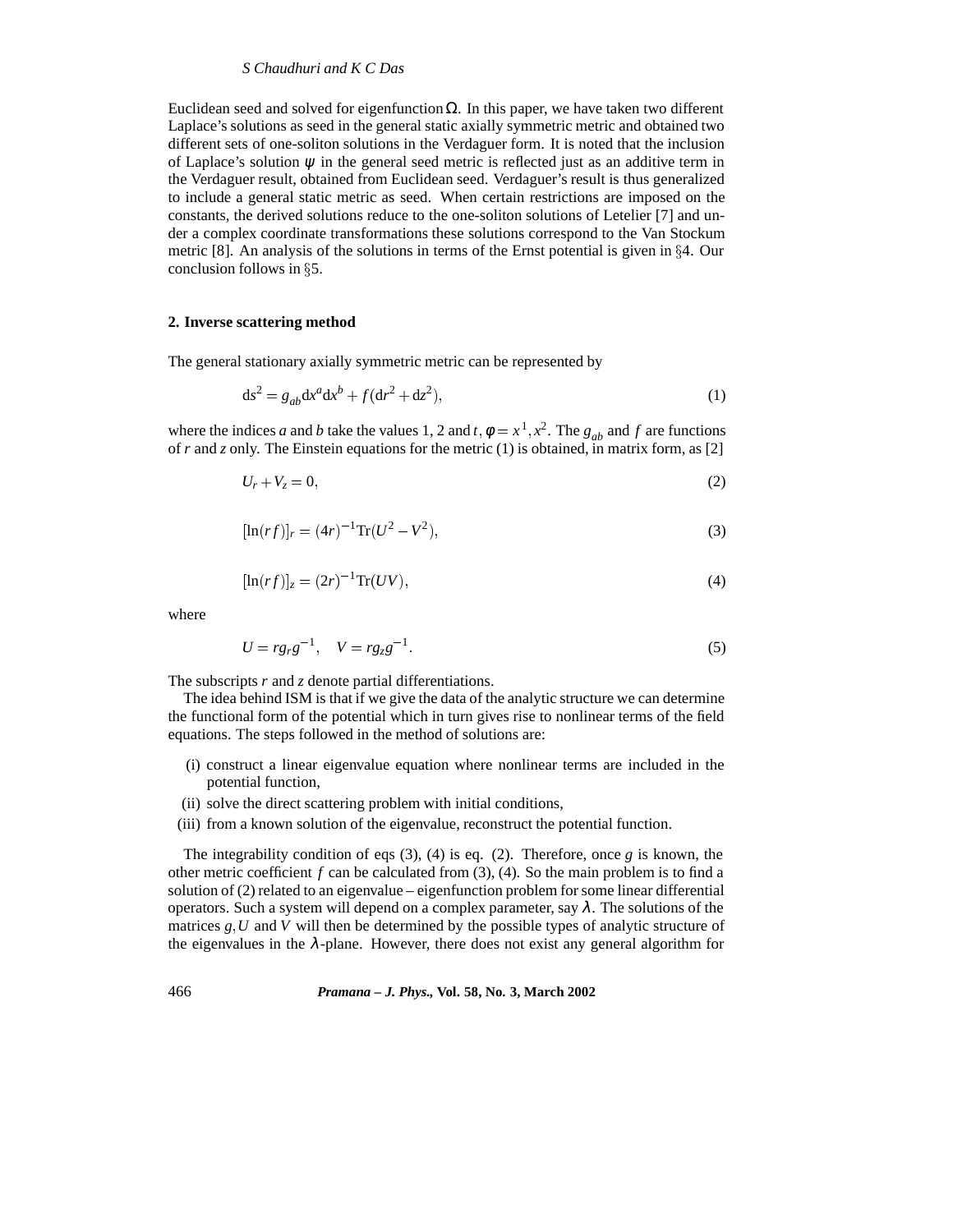obtaining solutions of such a system. For stationary axially symmetric problems, Belinskii and Zakharov introduced two differential operators  $D_1$  and  $D_2$  in the form [1,2]:

$$
D_1 = \partial_r + \frac{2\lambda r}{\lambda^2 + r^2} \partial_\lambda,\tag{6a}
$$

$$
D_2 = \partial_z - \frac{2\lambda^2}{\lambda^2 + r^2} \partial_\lambda,\tag{6b}
$$

where ∂ with a subscript denotes partial differentiation. The operators  $D_1$  and  $D_2$  satisfy the commutation relation

 $[D_1, D_2] = 0.$ 

The next step of ISM is to look for a potential function  $\Omega$ , also called eigenfunction, which depends on  $r, z$  and the complex parameter  $\lambda$ . BZ showed that the eigenfunction  $\Omega$ satisfy the following eigenvalue equations [1,2]:

$$
D_1 \Omega = \frac{rU + \lambda V}{\lambda^2 + r^2} \Omega,
$$
\n(7a)

$$
D_2\Omega = \frac{rV - \lambda U}{\lambda^2 + r^2}\Omega.
$$
 (7b)

The eigenfunction  $\Omega$  is a two-dimensional matrix which reduces to  $g(r, z)$  when the spectral parameter  $\lambda$  is set equal to zero i.e.,

$$
\Omega(r, z, \lambda)|_{\lambda=0} = g(r, z). \tag{8}
$$

For a known seed  $g_0$ , *U* and *V* can be calculated from eq. (5) and the eigenfunction  $\Omega$ is evaluated from eqs (7), (8). Once  $\Omega$  is known, physically realistic  $g_{ab}^{\text{ph}}$  can be calculated and thus new metric coefficients are determined. For odd *N*-soliton solutions, in order to preserve the physically viable signature of space-time, one has to choose a non-physical seed, because the odd soliton solutions produce a change of signature of space-time.

The results leading to the new solutions are summarized as follows:

For physically acceptable solutions we have the supplementary condition

$$
\det g_0 = -r^2,\tag{9}
$$

where  $g_0$  is a 2  $\times$  2 matrix associated to  $g_{ab}$ .

The constructed stationary metric coefficients  $g'_{ab}$  are obtained from the following relations [2,6]:

$$
g'_{ab} = \left(I - \sum_{k=1}^{N} \frac{R_k}{\mu_k}\right) g_0,\tag{10}
$$

where *I* is a unit matrix and

*Pramana – J. Phys.,* **Vol. 58, No. 3, March 2002** 467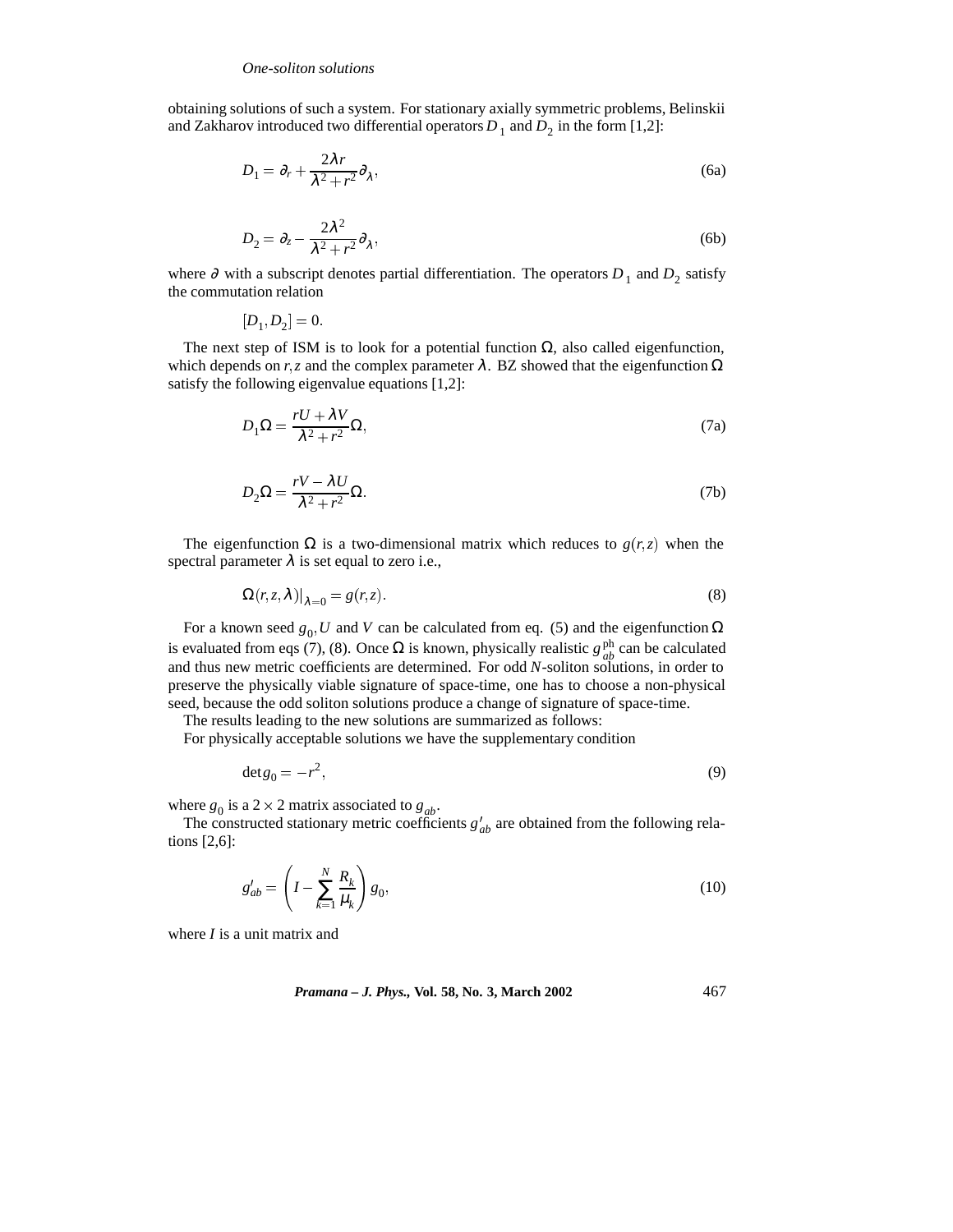$$
(R_k)_{ab} = n_a^{(k)} m_b^{(k)},\tag{11}
$$

$$
m_a^{(k)} = m_c^{0(k)} \left[ \Omega_0^{-1} (\mu_k, r, z) \right]_{ca},\tag{12}
$$

 $m_c^{0(k)}$  = arbitrary constants,

$$
\Gamma_{kl} \cdot n_a^{(l)} = \frac{1}{\mu_k} m_c^{(k)}(g_0)_{ca},\tag{13}
$$

$$
\Gamma_{kl} = \frac{m_c^{(k)}(g_0)_{ca} m_a^{(l)}}{\mu_k \mu_l + r^2}.
$$
\n(14)

The poles  $\mu_k$  are defined by

$$
\mu_k = \omega_k - z \pm [(\omega_k - z)^2 + r^2]^{1/2},\tag{15}
$$

where  $\omega_k$  are arbitrary constants, may be called the origin of solitons and either of the plus or minus sign before the square bracket in eq. (15) is allowed. Here, *N* is the number of solitons i.e. the number of poles that appears in the scattering matrix.

The derived metric  $g'_{ab}$  given in (10) is a solution of eq. (12) but in general, it does not satisfy eq. (9). Physically acceptable  $g_{ab}^{ph}$  are defined by [2]

$$
g_{ab}^{\text{ph}} = -r(-\det g_{ab}')^{-1/2}g_{ab}',\tag{16}
$$

where

$$
\det g'_{ab} = (-1)^N r^{2N} \left( \prod_{k=1}^N \frac{1}{\mu_k^2} \right) \det g_0.
$$
 (17)

The other metric coefficient  $f$  is calculated from the relation [6]:

$$
f = C f_0 r^{-N^2/2} \left( \prod_{k=1}^N \mu_k \right)^{N+1} \left( \prod_{\substack{k,l=1 \ k>l}}^N (\mu_k - \mu_l)^2 \right)^{-1} \det \Gamma_{kl}, \tag{18}
$$

where *C* is an arbitrary constant and  $f_0$  is the *f*-function of the static metric. For one-soliton

solutions (i.e.  $N = 1$ ) the term  $\left(\prod_{\substack{k,l=1 \ k>l}}^{N} (\mu_k - \mu_l)^2\right)^{-1}$  in eq  $\left( \frac{2}{2} \right)^{-1}$  in eq. (18) becomes unity.

The problem of using inverse scattering method concentrates on the determination of  $\Omega$ , the eigenfunction, which is not easy for a general static axially symmetric metric used as seed. However, as one requires the value of  $\Omega$  along the pole trajectories  $\lambda = \mu_k$ , the problem of finding  $Ω$  is somewhat simplified [7]. We have taken advantage of that.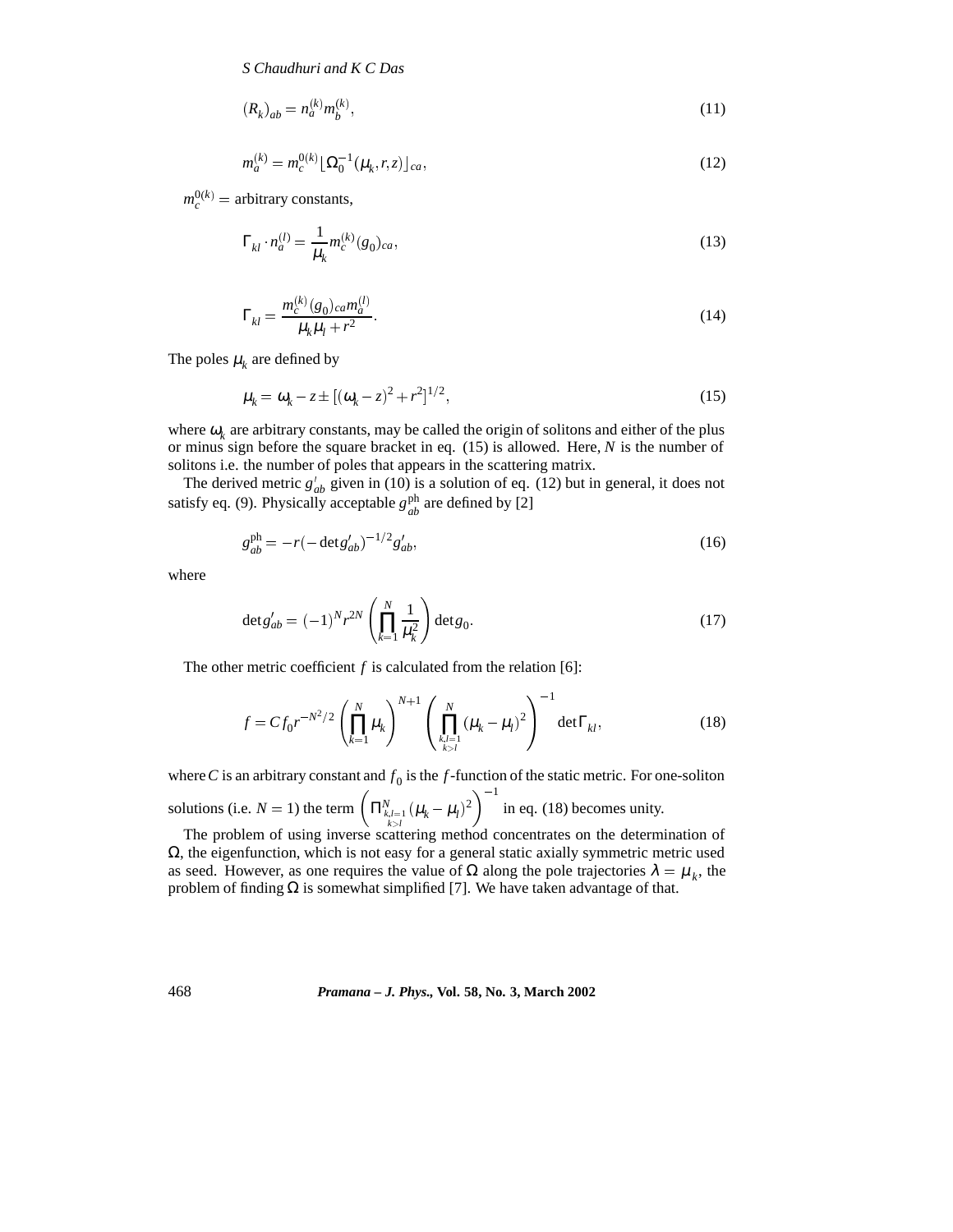#### **3. One-soliton solutions (diagonal seed)**

Verdaguer [6] obtained one-soliton solutions starting from Euclidean seed metric. It is then natural to examine the case when one chooses a static axisymmetric metric instead of Euclidean metric as seed. In this section, we have taken two different static axisymmetric metrics as seed and shown that it just introduces an extra additive term in the final expression for the derived metrics as given by Verdaguer. It is also shown that our solutions correspond to some already known solutions. These will be mentioned in proper places.

We choose the diagonal seed solution of the metric  $(1)$  as

$$
g_0 = \text{diag}\left(r^{1-b}e^{\psi}, r^{1+b}e^{-\psi}\right),\tag{19}
$$

where *b* is a constant and  $\psi = \psi(r, z)$  is a solution of Laplace's equation

$$
\psi_{rr} + \psi_{zz} + \frac{\psi_r}{r} = 0. \tag{20}
$$

Subscripts *r* and *z* denote partial differentiations. With  $\psi = 0$  and  $b = 1$ , the seed solution becomes Euclidean.

Since the seed solution is diagonal, one might expect the corresponding eigenfunction to be diagonal as well. The eigenfunction is then given in the following form

$$
\Omega = \text{diag}\left[ (r^2 - 2\lambda z - \lambda^2)^{(1-b)/2} e^F, \quad (r^2 - 2\lambda z - \lambda^2)^{(1+b)/2} e^{-F} \right],\tag{21}
$$

where *F* is a function of *r*, *z*,  $\lambda$  and

$$
F(r, z, \lambda)|_{\lambda=0} = \psi(r, z). \tag{22}
$$

Equation (22) together with (21) satisfies (8).

With the help of eqs  $(10)$ – $(21)$ , the one-soliton solution of metric  $(1)$  is obtained as

$$
ds^{2} = (-2)^{b-1}C_{0} \frac{r^{b^{2}/2}}{(r^{2} + z^{2})^{1/2}} \cosh\left[\chi - \frac{1}{2}b\eta + D\right] (dr^{2} + dz^{2})
$$
  
+ 
$$
\frac{1}{\cosh\left[\chi - \frac{1}{2}b\eta + D\right]} \left[ -r^{1-b}e^{\psi}\sinh\left\{\chi - \frac{1}{2}(b-1)\eta + D\right\} dt^{2} + r^{1+b}e^{-\psi}\sinh\left\{\chi - \frac{1}{2}(b+1)\eta + D\right\} d\phi^{2} + (-1)^{b}2r\cosh\left(\frac{1}{2}\eta\right) dt d\phi \right], \quad (23)
$$

where

$$
\chi = 2F - \psi,\tag{24}
$$

is a function of  $(r, z, \lambda)$ ;  $C_0$  and *D* are new arbitrary constants, while the function  $\eta$  is defined by

$$
e^{\eta} = (\mu/r)^2. \tag{25}
$$

*Pramana – J. Phys.,* **Vol. 58, No. 3, March 2002** 469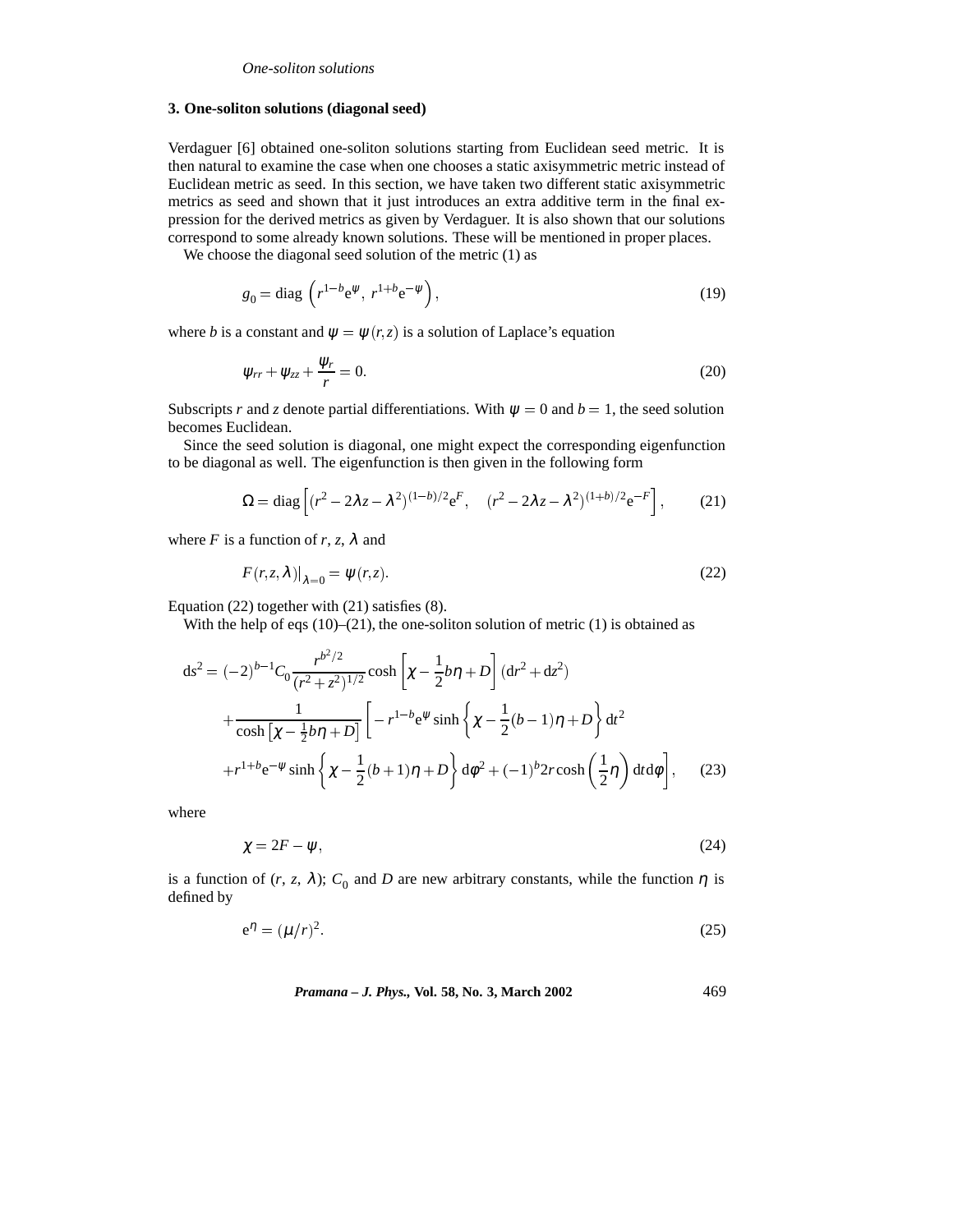It is evident that the solution presented in (23) corresponds to the one-soliton solution of Letelier [7] for  $b = 1$ . On substituting  $\psi = 0$  and introducing two parameters  $q_1$  and  $q_2$  in the manner

$$
q_1 = \frac{1}{2}(1-b), \quad q_2 = \frac{1}{2}(1+b),\tag{26}
$$

our solution (23) reduces to that of Verdaguer [6]. It is interesting to note that the inclusion of the term  $\psi$ , a solution of Laplace's equation, in the seed metric  $g_0$ , has been reflected in the Verdaguer's result as an additive term in the hyperbolic function.

The static limit of solution (23) corresponds to  $D \rightarrow \infty$ . On substituting  $\psi = 0$  and  $b = 1$ , our solution in the static limit, reduces to the Weyl solution [9] with  $\partial = 1/2$ .

With  $\psi = 0$  and redefining the parameter *b* according to (26), the solution (23) corresponds to the one-soliton cosmological type solution obtained from the Kasner seed. However, for  $\psi = 0$  and  $b = 1$ , one obtains the solutions for an Euclidean seed metric.

It is observed that  $D = 0$ ,  $\psi = 0$  and  $b = 1$ , the derived metric (23), under the complex coordinate transformations  $t \rightarrow i\phi$  and  $\phi \rightarrow it$ , corresponds to the Van Stockum metric [8]

$$
ds^{2} = C_0 r^{-1/2} (dr^{2} + dz^{2}) + 2r dt d\phi - 2(z - \omega) dt^{2}.
$$
 (27)

It appears from (23) and (24) that if the Laplace's solution  $\psi$  and the function *F* are known, the stationary metric (23) is then completely given for a static metric as seed. *F* satisfies the relations [7]

$$
(r\partial_r - \lambda \partial_z + 2\lambda \partial_\lambda)F = r\psi_r,\tag{28}
$$

$$
(r\partial_z + \lambda \partial_r)F = r\psi_z.
$$
 (29)

Since the solutions are required at the pole  $\lambda = \mu$ ; *F* depends on the value of  $\mu$ . We take the plus sign before the square bracket in eq. (15) and consider real pole trajectories.

Prolate spheroidal coordinates  $(x, y)$  are used in the following analysis as we have taken the Laplace's solution  $\psi$  in that coordinate system. Prolate spheroidal coordinates are defined by

$$
r^{2} = K^{2}(x^{2} - 1)(1 - y^{2}),
$$
  
\n
$$
z = z_{1} + Kxy,
$$
\n(30)

where *K* and  $z_1$  are constants. The arbitrary constant  $\omega_k$  in eq. (15) can be replaced by shifting the origin along the *z*-axis by means of

$$
\omega_k = z_1 + K \tag{31}
$$

For one-soliton solutions, it is found that

$$
\mu = K(x+1)(1-y). \tag{32}
$$

The relations satisfied by *F* are

$$
F_x = \frac{(1+y)}{2(x-y)}[(x-1)\psi_x + (1-y)\psi_y],
$$
\n(33)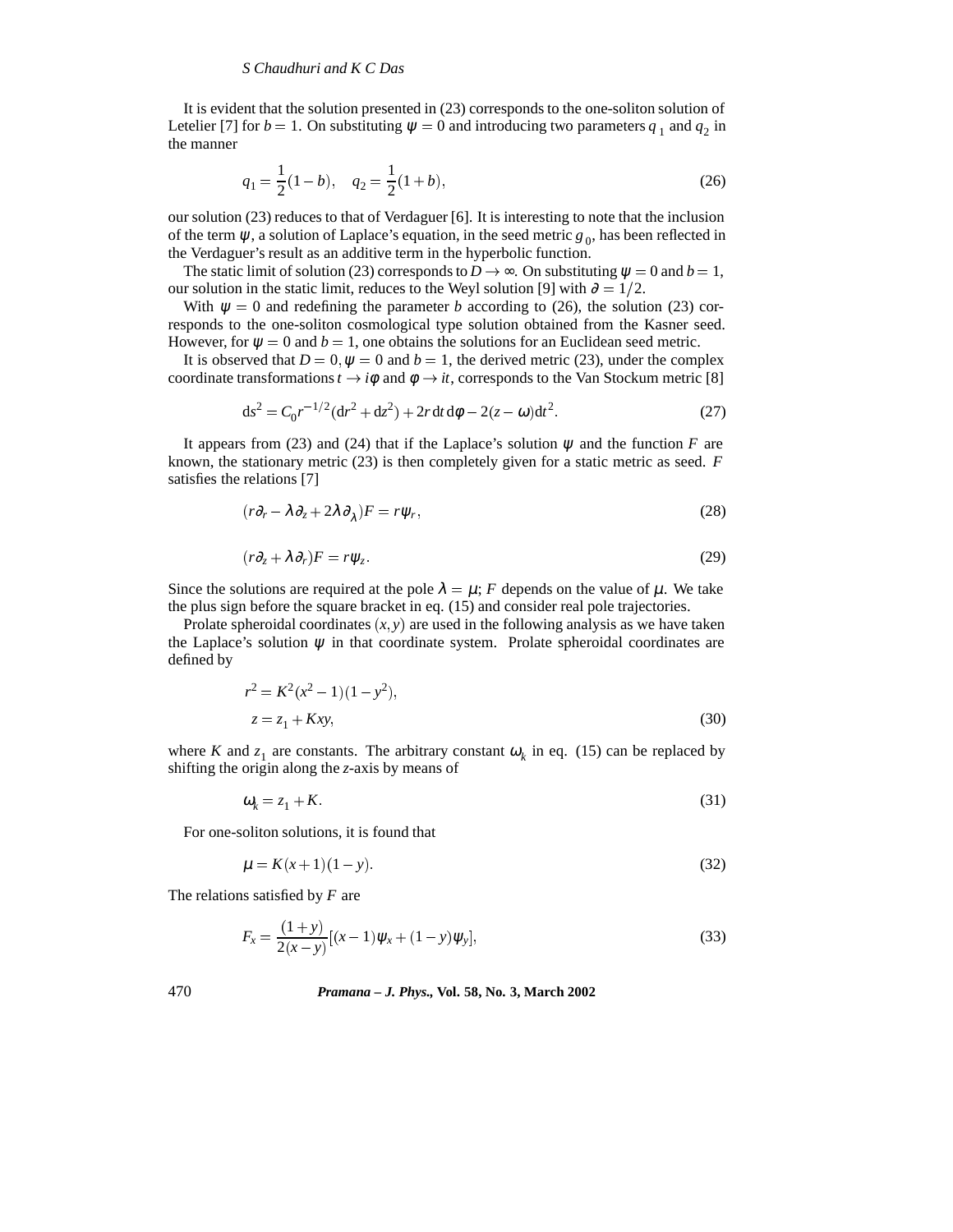$$
F_y = \frac{(x-1)}{2(x-y)}[(1+y)\psi_y - (x+1)\psi_x].
$$
\n(34)

The subscripts *x* and *y* denote partial differentiations. Here we have taken the values of the eigenfunction  $\Omega$  and hence *F* on the pole trajectories only.

In the following, an application of the above simplified but general technique is given and two sets of one-soliton solutions are constructed.

*Set* 1: We take the Laplace's solution in prolate spheroidal coordinates as

$$
\psi = \alpha_0 (x + y)^{-1},\tag{35}
$$

where  $\alpha_0$  is a constant.

From eqs (33), (34) one gets

$$
F = \frac{\alpha_0}{2} (1+y)(x+y)^{-1},
$$
\n(36)

and from (24),

$$
\chi = \alpha_0 y(x+y)^{-1}.\tag{37}
$$

The metric coefficient  $g_{11}^{\text{ph}}$  is thus found to be

$$
g_{11}^{\text{ph}} = -r^{1-b} \exp\left[\frac{\alpha_0}{(x+y)}\right] \frac{\sinh\left[\alpha_0 y(x+y)^{-1} - \frac{1}{2}(b-1)\eta + D\right]}{\cosh\left[\alpha_0 y(x+y)^{-1} - \frac{1}{2}b\eta + D\right]},
$$
(38)

where

$$
\eta = \ln \left[ \frac{(x+1)(1-y)}{(x-1)(1+y)} \right].
$$
\n(39)

It is observed that with  $b = 1$ , the solution (38) is not well behaved at spatial infinity, i.e, it does not reduce to the Euclidean form. With  $b = 1$ , when  $x \to \infty$  and  $D \to \infty$ , eq. (38) takes the form

$$
g_{11}^{\text{ph}} = -\left(\frac{1-y}{1+y}\right)^{1/2}.\tag{40}
$$

With the symmetry of Ernst equation [10], one may interpret (40) as Weyl solution [8] for half integer value of  $\partial$ .

*Set* 2: In this case let the Laplace's solution be

$$
\psi = \alpha_0 x y. \tag{41}
$$

It is found that

$$
F = \frac{\alpha_0}{2}(x + xy - y),\tag{42}
$$

*Pramana – J. Phys.,* **Vol. 58, No. 3, March 2002** 471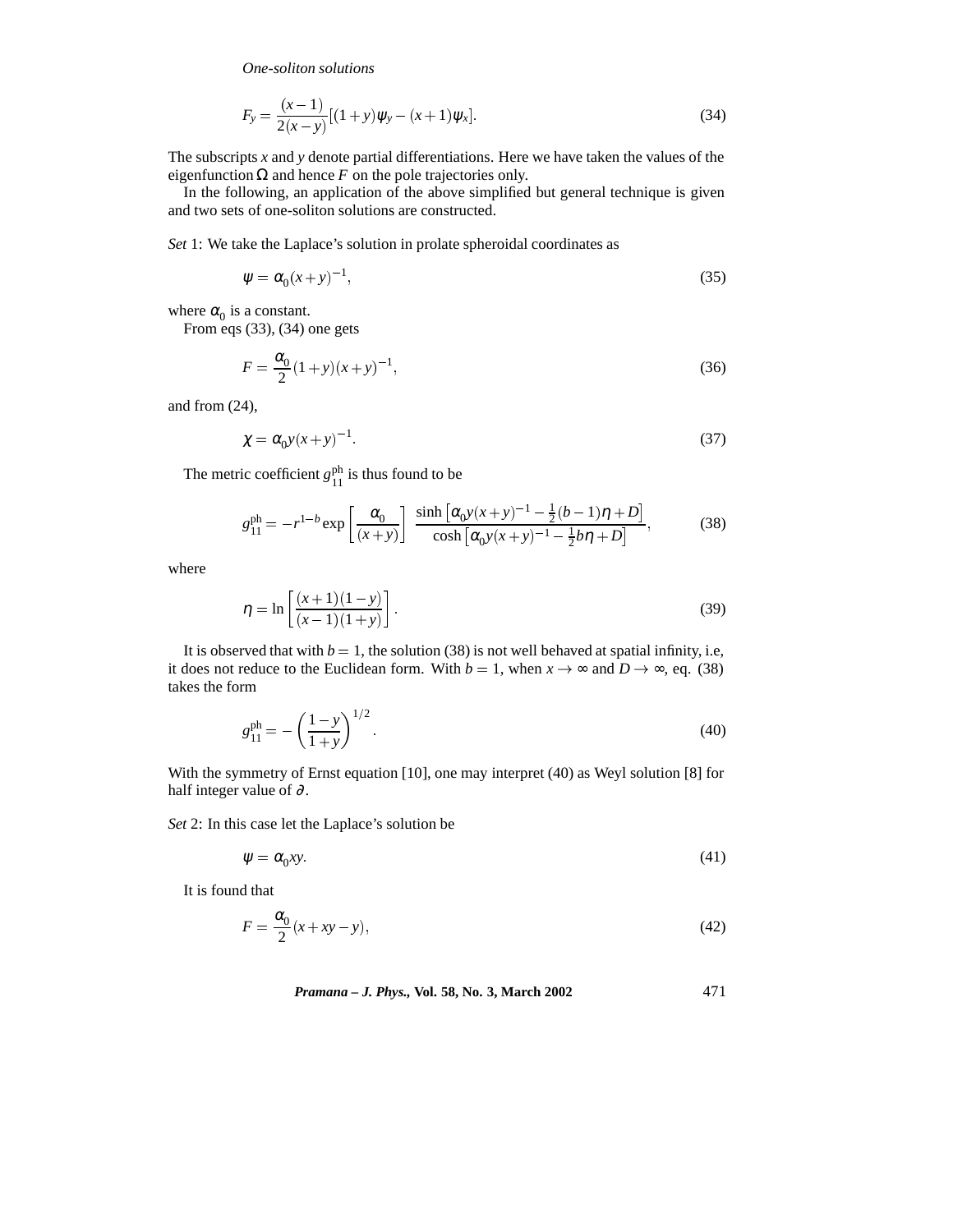$$
\chi = \alpha_0 (x - y),\tag{43}
$$

and

$$
g_{11}^{\text{ph}} = -r^{1-b} e^{\alpha_0 xy} \frac{\sinh\left[\alpha_0 (x-y) - \frac{1}{2} (b-1)\eta + D\right]}{\cosh\left[\alpha_0 (x-y) - \frac{1}{2} b\eta + D\right]},\tag{44}
$$

where  $\eta$  is defined by (39). Now for  $b = 1$  this solution also does not reduce to the Euclidean form at spatial infinity.

#### **4. Ernst potential of the solutions**

In this section an analysis of the solutions presented in eq. (23) is given in terms of the Ernst potential by proper adjustment of the constants.

For an axially symmetric stationary metric

$$
ds^{2} = A^{-1}[e^{2\gamma}(dr^{2} + dz^{2}) + r^{2}d\phi^{2}] - A(dt - Bd\phi)^{2},
$$
\n(45)

the Ernst potential is given by [10,11]

$$
E = A + i\Phi,\tag{46}
$$

where  $\Phi$  is known as the twist potential and it can be derived from the relations [12]:

$$
\Phi_r = r^{-1}A^2B_z,\tag{47}
$$

$$
\Phi_z = -r^{-1}A^2B_r,\tag{48}
$$

where the subscripts *r* and *z* denote partial differentiations.

From eqs  $(1)$ ,  $(45)$  and  $(23)$  one obtains

$$
A = r^{1-b} e^{\psi} \frac{\sinh\left[\chi - \frac{1}{2}(b-1)\eta + D\right]}{\cosh\left[\chi - \frac{1}{2}b\eta + D\right]},
$$
\n(49)

$$
B = (-1)^{1+b} r^{b} e^{-\psi} \frac{\cosh(\frac{1}{2}\eta)}{\sinh[\chi - \frac{1}{2}(b-1)\eta + D]}.
$$
 (50)

Due to the presence of the superposing field  $\psi$  in eqs (49) and (50), the evaluation of  $\Phi$ becomes a complicated task. The real part of Ernst potential is obtained as

$$
\text{Re}\,E = \mu r^{-b} \text{e}^{\psi} (1 - \mu^2 r^{-2} p)(1 + p)^{-1},\tag{51}
$$

where

$$
P = \left(\frac{\mu}{r}\right)^{2b} e^{-2(\chi + D)}.\tag{52}
$$

In the static limit  $D \rightarrow \infty$ , one obtains the Ernst potential of the metric (23) as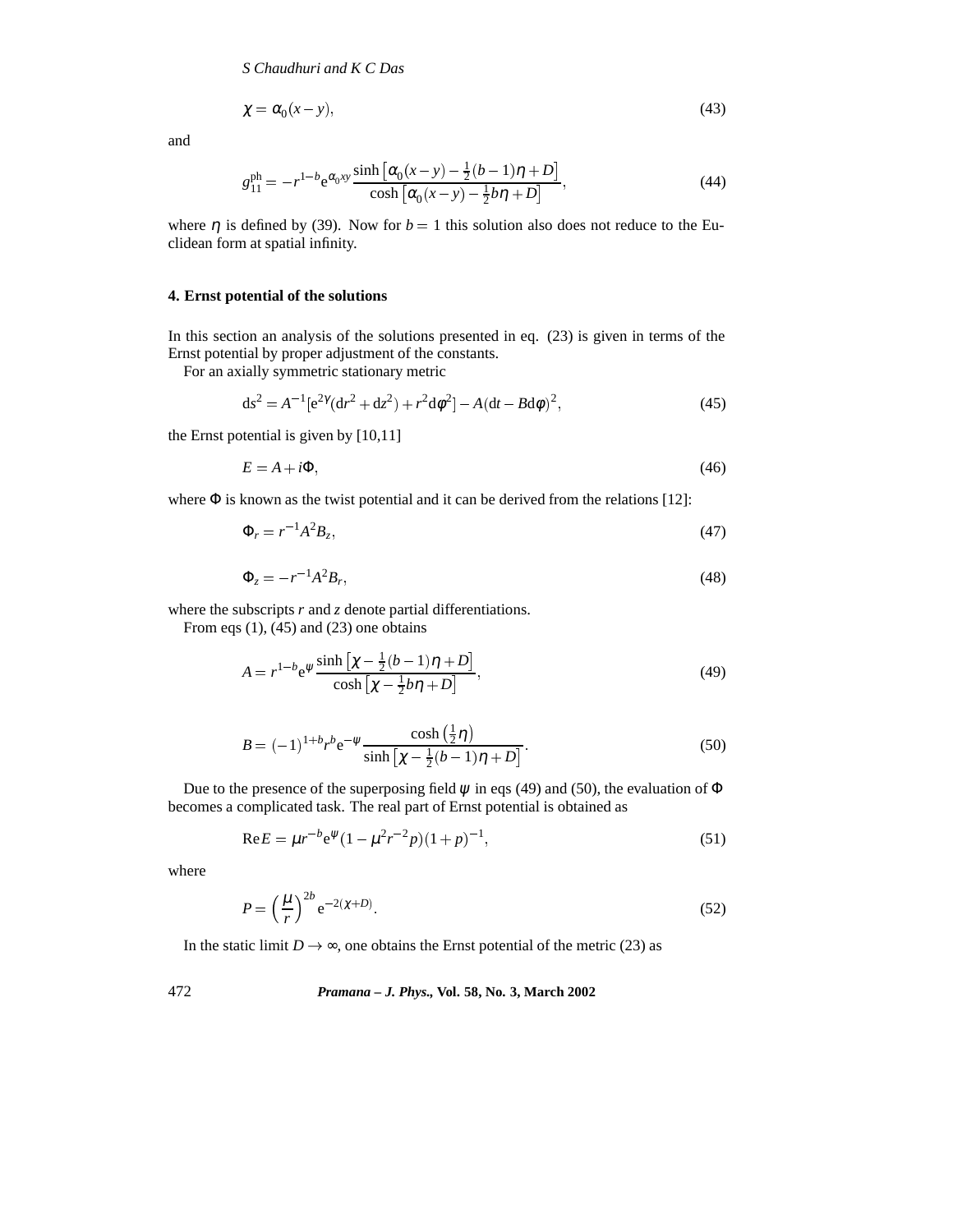$$
E = \mu r^{-b} e^{\psi} \tag{53}
$$

With vanishing superposing field i.e. with  $\alpha_0 = 0$  and substituting  $b = 1 - 2q_1$ , the solution (53) reduces to that of Verdaguer equation (2.19) of ref. [6]. Further, when  $D \rightarrow \infty$  and  $\alpha_0 = 0$ , if one substitutes  $b = -d$ , the solution presented in (51) corresponds to the onesoliton solution  $(s = 1, h<sub>1</sub> = 1)$  of Carot and Verdaguer for real pole trajectories (eq. (9) of ref. [13]). The parameters  $d$ ,  $s$ , and  $h<sub>1</sub>$  are defined in ref. [13].

For Euclidean seed i.e., for  $b = 1$  and  $\alpha_0 = 0$ , the Ernst potential of the solution (23) is obtained as

$$
E = \left[\mu r^{-1} (1 - \mu^2 r^{-2} q) + in(1 - \mu^2 r^{-2})\right] (1 + q)^{-1},\tag{54}
$$

where

$$
q = \left(\frac{\mu}{r}\right) e^{-2D} \tag{55}
$$

and *n* is a constant given by

$$
n^{-1} = e^D \coth D
$$
.  
In the static limit i.e. at  $D \to \infty$ , the solution presented in (54) takes the form

$$
E = \mu r^{-1}.\tag{56}
$$

Now changing the coordinates  $(r, z)$  to  $(\rho, \theta)$  in the following manner:

$$
r = \rho \sin \theta, \quad z - \omega = \rho \cos \theta,\tag{57}
$$

one obtains

$$
E = \left(\frac{1 - \cos\theta}{1 + \cos\theta}\right)^{1/2}.\tag{58}
$$

Substituting  $y = \cos \theta$ .

$$
E = \left(\frac{1-y}{1+y}\right)^{1/2}.\tag{59}
$$

Since the Ernst potential is symmetric in *x* and *y*, one can construct a new solution

$$
E = i\left(\frac{x-1}{x+1}\right)^{1/2},
$$

and it is only a trivial task to verify the static solution

$$
E = \left(\frac{x-1}{x+1}\right)^{1/2}.\tag{60}
$$

The solution (60) is not the Schwarzschild solution but it represents an asymptotically flat Weyl solution with deformation parameter  $\partial = \frac{1}{2}$ . If the above solution is generalized for *N*-odd soliton solutions, Das [14] has shown that *E* takes the form

*Pramana – J. Phys.,* **Vol. 58, No. 3, March 2002** 473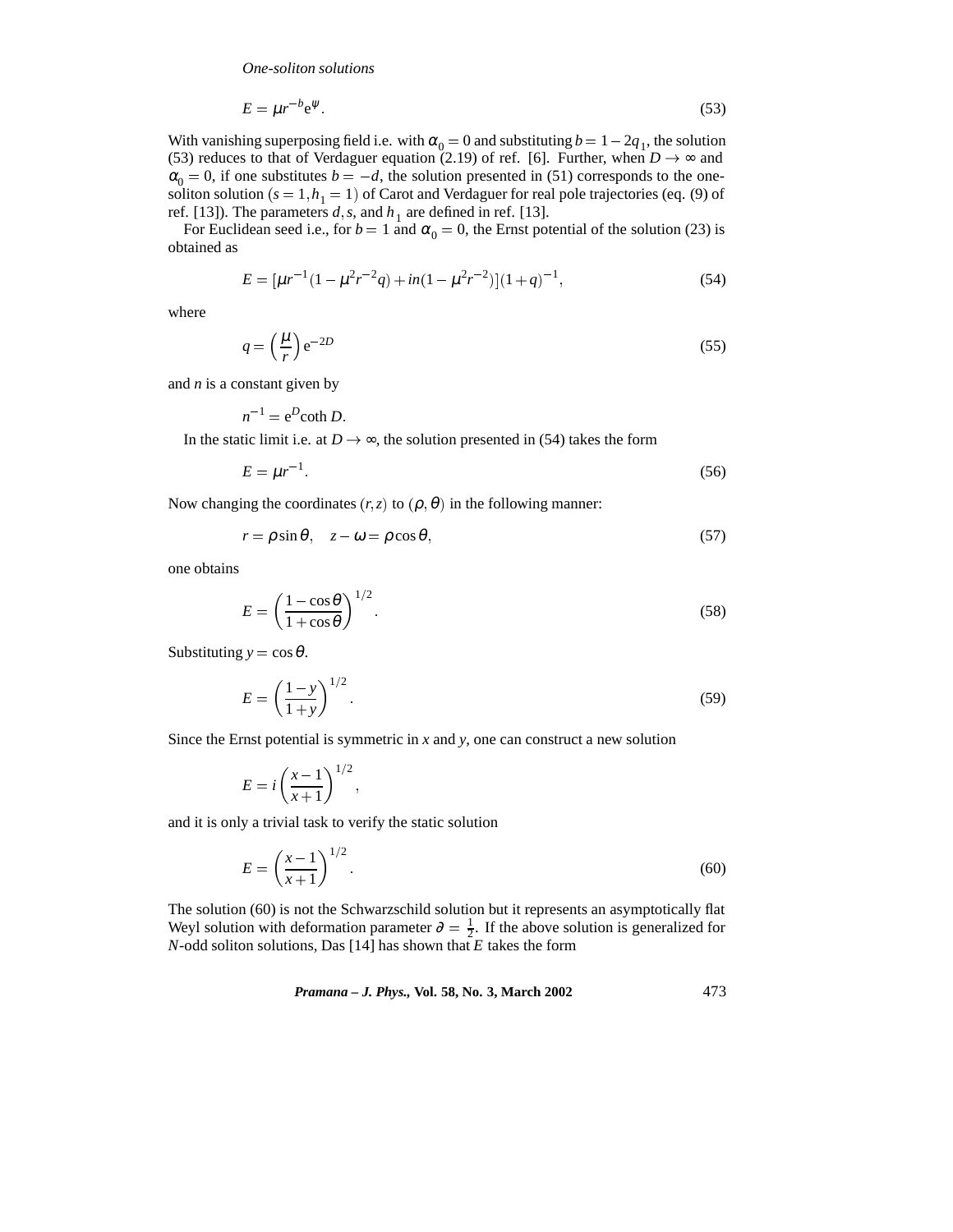*S Chaudhuri and K C Das*

$$
E = \left(\frac{x-1}{x+1}\right)^{N/2}.\tag{61}
$$

This is the Weyl solution with  $\partial = N/2$ . The deformation parameter  $\partial$  is a measure of the deviation from Schwarzschild space-times. A series of Weyl solutions can be obtained for different values of  $\partial$ . The deformation parameter  $\partial$  can take any positive value in the Weyl metric but it is restricted only to the integer values for Tomimatsu–Sato metrics [15].

Verdaguer [6] obtained a solution for  $\partial = 1/2$ . Das extended the solution for  $\partial = N/2$ , where *N* is an odd integer. Both of them used flat metrics as seed. We, in this paper, have used a general static axisymmetric metric as seed and constructed a stationary metric which can be reduced to their metrics when proper adjustment is made among the constants appearing in the solutions.

The asymptotic expansion of *E* in eq. (60) is obtained as

$$
E = 1 - \frac{1}{x} + \frac{1}{2x^2} + \cdots
$$
 (62)

In Boyer–Lindquist coordinates  $(R, \Theta)$ , which coincide with the spherical coordinates  $(\rho, \theta)$  for large *R*,

$$
Kx = R - m, \quad y = \cos \theta, \quad m = \text{constant}, \tag{63}
$$

eq. (62) assumes the form

$$
E = 1 - \frac{K}{R} + \frac{K(K - 2m)}{2R^2} + \cdots
$$
 (64)

The solution is thus asymptotically flat.

The real part of Ernst potential for the solution presented in Set 1, takes the asymptotic form, with  $b = 1$  as

$$
\operatorname{Re} E = \left(\frac{1-y}{1+y}\right)^{1/2} \left[1 + \frac{(1+\alpha_0)}{x} + \frac{1}{2} \left\{\alpha_0(\alpha_0 - 2y + 1) + 1\right\} \frac{1}{x^2} + \cdots \right].
$$
\n(65)

The solution is not spatially well-behaved at infinity. The derived solution (65) is singular on the symmetry axis  $(y = \pm 1)$  which represents a line source along the axis.

However, for  $y = 0$ , one obtains from (65),

Re 
$$
E = 1 + \frac{(1 + \alpha_0)}{x} + \frac{\{\alpha_0(\alpha_0 + 1) + 1\}}{2x^2} + \cdots
$$
 (66)

The solution (66) is asymptotically flat and contains monopole, dipole and other higher mass multipole terms with monopole mass term  $(1 + \alpha_0)/2$ . The constant  $\alpha_0$  may be interpreted as a measure of the strength of the superposing field.

## **5. Conclusions**

We have presented in this paper the one-soliton solutions for two different Laplace seed in the general axisymmetric metric. It is found that the derived metrics (eqs (38) and